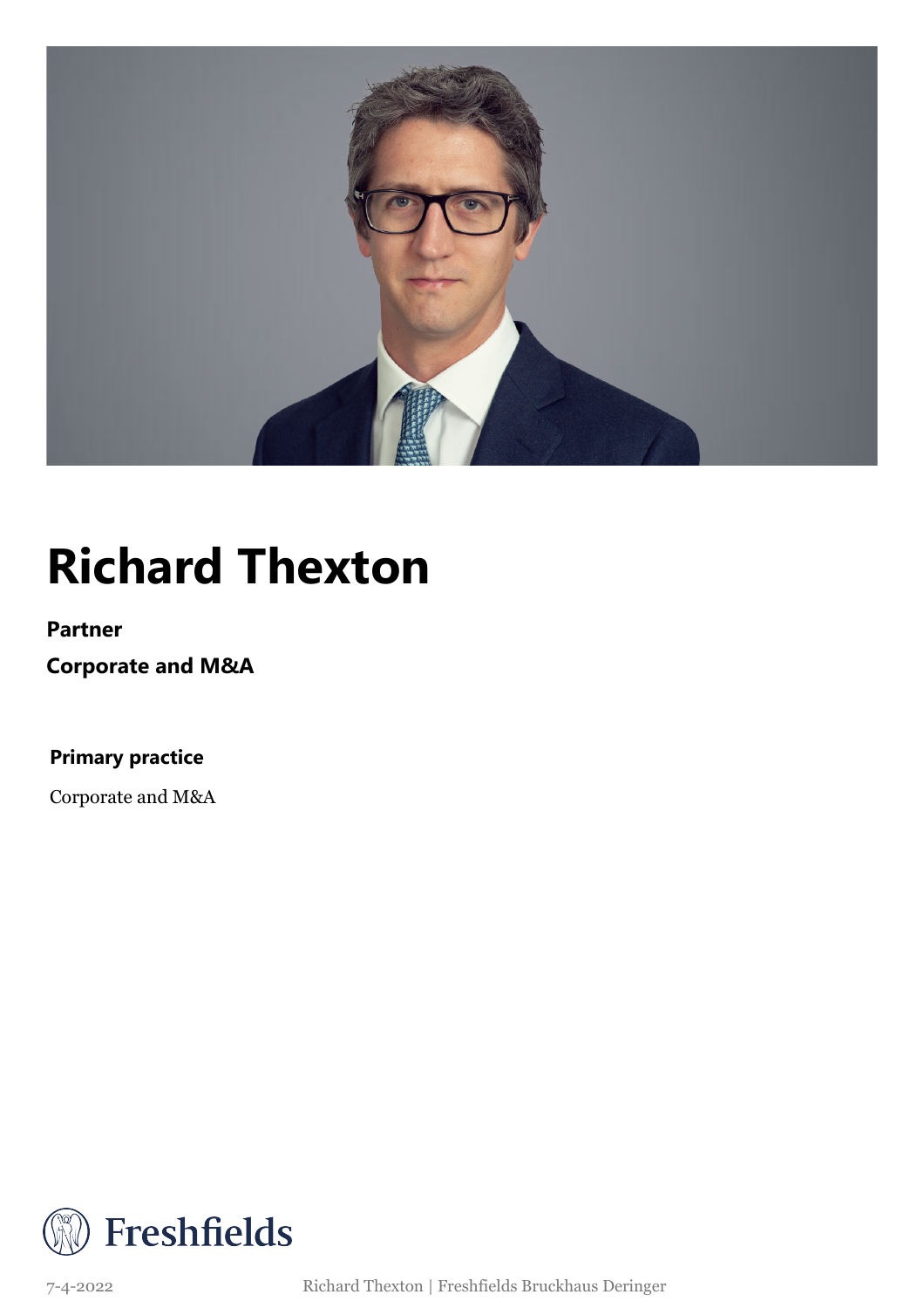# **About Richard Thexton**

### **Richard jointly leads our infrastructure team within our global financial investors sector group.**

He has been heavily involved in a broad mix of transactions for or involving financial sponsors, with a particular focus on infrastructure deals, as well as other public and private M&A transactions.

## **Recent work**

- Advising Canada Pension Plan Investment Board on its acquisition of a 40 per cent stake in Glencore Agricultural Products, its participation in the Asciano joint venture and its acquisition alongside Cinven of Hotelbeds.
- Advising Caisse de Depot et Placement du Quebec on its acquisition of a 30 per cent stake in Bombardier Transportation.
- Advising iCON Infrastructure on its acquisition of Capstone and on its disposal of Porterbrook Rail.
- Advising Permira on its acquisition of the Lowell Group.
- Advising Arcus Infrastructure on its disposals of Angel Trains and Shere Group.

## **Qualifications**

### **Education**

- Cambridge University, UK
- University College London (LLM)